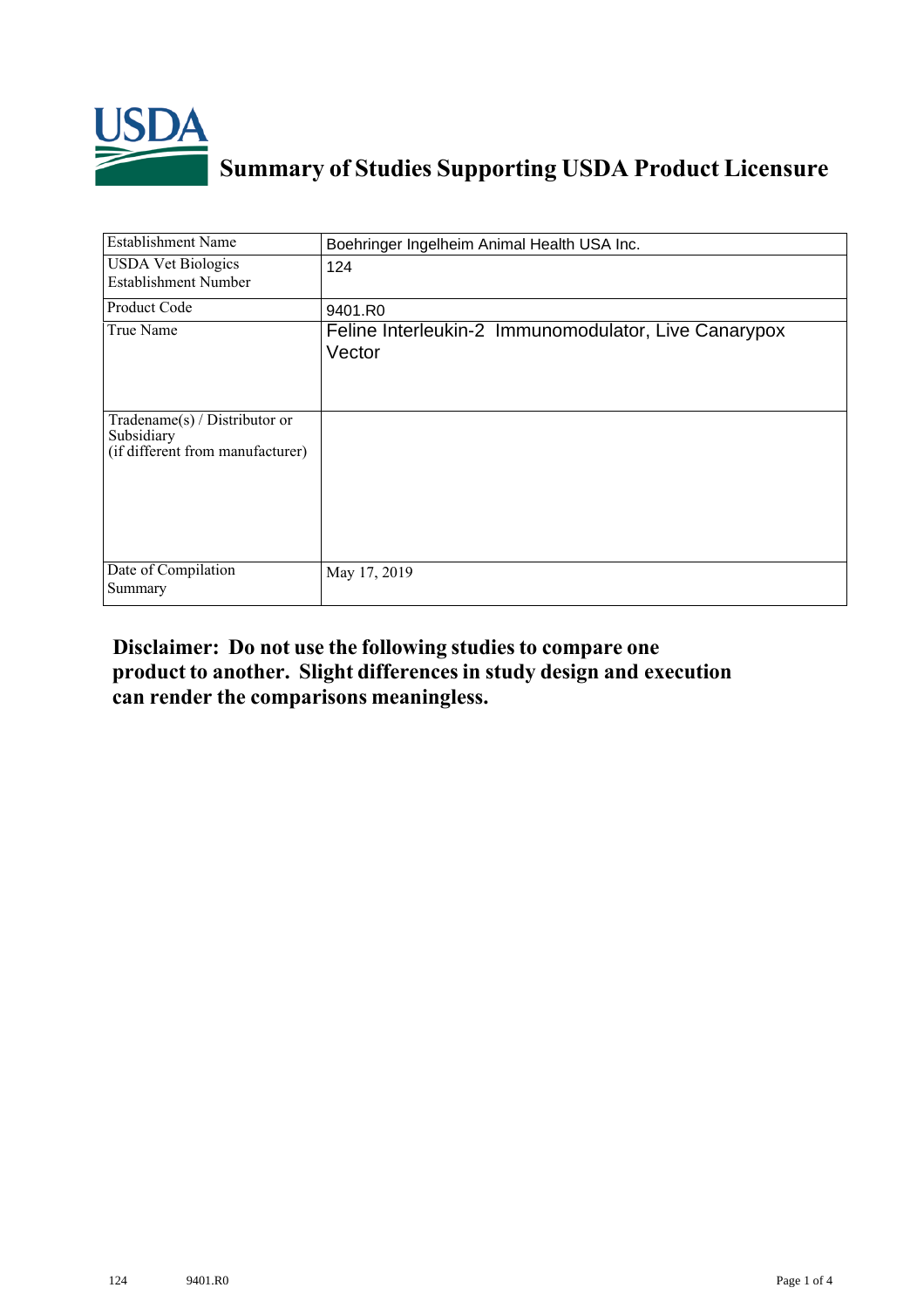| <b>Study Type</b>                           | Safety                                                                                                                                                                                                                                                                                                                                                                                                                                                                                                                                                                                                                                        |  |  |  |  |  |
|---------------------------------------------|-----------------------------------------------------------------------------------------------------------------------------------------------------------------------------------------------------------------------------------------------------------------------------------------------------------------------------------------------------------------------------------------------------------------------------------------------------------------------------------------------------------------------------------------------------------------------------------------------------------------------------------------------|--|--|--|--|--|
| <b>Pertaining to</b>                        | <b>ALL</b>                                                                                                                                                                                                                                                                                                                                                                                                                                                                                                                                                                                                                                    |  |  |  |  |  |
| <b>Study Purpose</b>                        | Demonstrate safety under field conditions                                                                                                                                                                                                                                                                                                                                                                                                                                                                                                                                                                                                     |  |  |  |  |  |
| <b>Product Administration</b>               | Total of 6 doses. The 1 <sup>st</sup> dose was administered approximately one<br>week prior to surgical removal of the tumor. The rest of the doses<br>were administered post surgery. The $2nd$ , $3rd$ , $4th$ and $5th$ doses were<br>administered weekly, starting one week after surgery. The 6 <sup>th</sup> dose<br>was administered 2 weeks after the 5 <sup>th</sup> dose.<br>Each dose is divided into five equivalent aliquots. The injections<br>are distributed around the tumor before surgery then at each corner<br>of a 5 cm square field centered over the surgical scar plus one<br>injection near the center of the scar. |  |  |  |  |  |
| <b>Study Animals</b>                        | 15 cats<br>6-18 years of age; 3 males/12 females<br>$\bullet$<br>Diagnosed with histologically confirmed feline<br>fibrosarcoma amenable to surgical excision of the tumor                                                                                                                                                                                                                                                                                                                                                                                                                                                                    |  |  |  |  |  |
| <b>Challenge Description</b>                | Not applicable                                                                                                                                                                                                                                                                                                                                                                                                                                                                                                                                                                                                                                |  |  |  |  |  |
| <b>Interval observed after</b><br>challenge | Cats were observed by the veterinarian for acute reactions after<br>each administration and examined prior to the subsequent<br>administration.<br>Owners recorded observations daily until 2 weeks after final<br>vaccination.                                                                                                                                                                                                                                                                                                                                                                                                               |  |  |  |  |  |
| <b>Results</b>                              | Two cats were withdrawn from the study after administration of<br>the 1 <sup>st</sup> dose.<br>Four cats were enrolled post-surgery and were administered all 6<br>doses after enrollment.<br>One cat completed the vaccine series with tumor recurrence within<br>8 days after the final dose.<br>Results are found in tables on following page.                                                                                                                                                                                                                                                                                             |  |  |  |  |  |
| <b>USDA Approval Date</b>                   | December 26, 2013                                                                                                                                                                                                                                                                                                                                                                                                                                                                                                                                                                                                                             |  |  |  |  |  |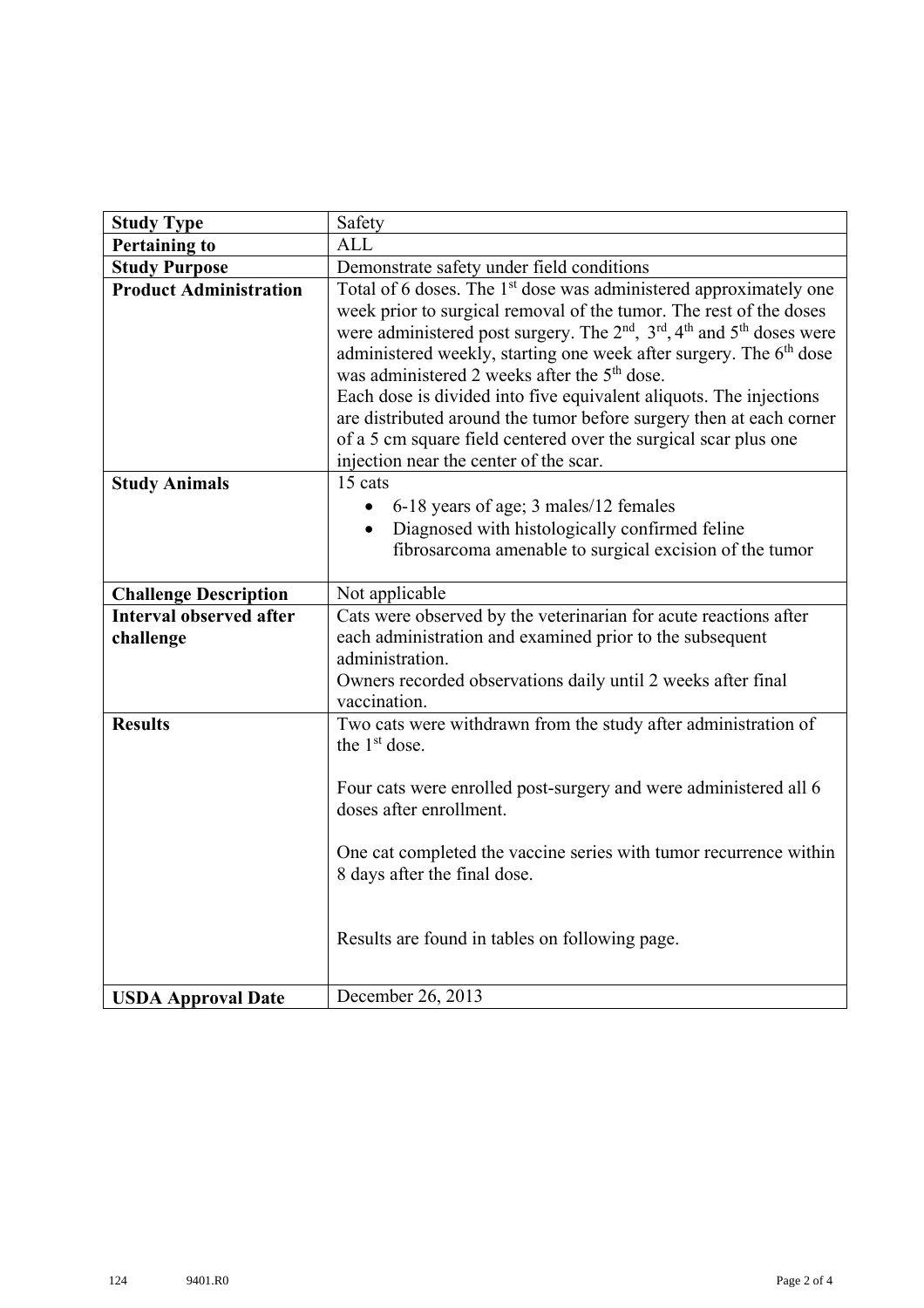| <b>Site</b>    |    | Τ2 | T3 | Τ4 | T5 | Т6   | <b>Total/Site</b> |  |
|----------------|----|----|----|----|----|------|-------------------|--|
|                |    |    |    |    | ◠  | ີ    | 18                |  |
|                |    |    |    |    |    |      | 14                |  |
|                |    |    |    |    |    | $8*$ | 48                |  |
| Total/treament | 15 | 13 | 13 | 13 | 13 | 13   | 80                |  |

## **Table 1: Number of Treatments by site and treatment (injection) number**

T is treatment (injection) number

\*One cat completed the treatment protocol but was euthanized prior to the final examination.

## **Table 2: Incidence of Acute Post –Treatment Reactions. Cats may be counted in more than one clinical sign category.**

| <b>Clinical sign</b>    | <b>Number of</b> |  |  |
|-------------------------|------------------|--|--|
|                         | events in 80     |  |  |
|                         | treatments       |  |  |
| Injection site stinging | 19               |  |  |
| Injection site bleeding | 6                |  |  |
| Injection site bruising |                  |  |  |
| Vocalization            |                  |  |  |

## **Table 3: Summary of veterinarian reported events. Cats may be counted in more than one clinical sign category.**

| <b>Clinical sign</b>       | Number of<br>events in 80 |  |  |
|----------------------------|---------------------------|--|--|
|                            | treatments                |  |  |
| Depression                 | 1                         |  |  |
| Dermal plaques at surgical | 1                         |  |  |
| incision                   |                           |  |  |
| Diarrhea                   | 1                         |  |  |
| Enlarged lymph node        | 1                         |  |  |
| Febrile                    | 1                         |  |  |
| Injection site dermatitis  | 1                         |  |  |
| Injection site swelling    | 1                         |  |  |
| Seroma                     | 1                         |  |  |
| Surgical site abscess      |                           |  |  |